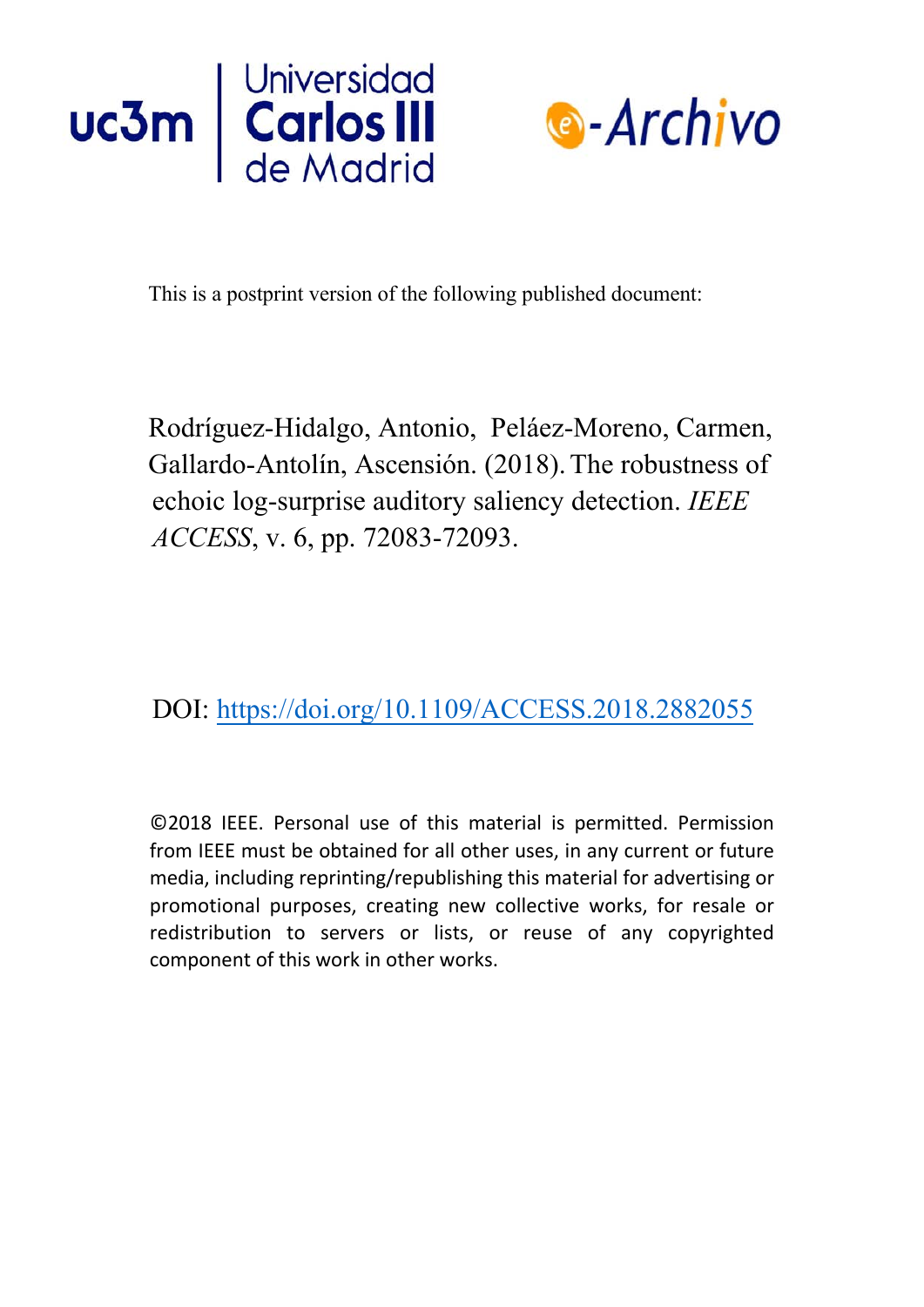# The robustness of Echoic log-surprise auditory saliency detection

Antonio Rodríguez-Hidalgo, Carmen Peláez-Moreno and Ascensión Gallardo-Antolín

*Abstract*—The concept of saliency describes how relevant a stimulus is for humans. This phenomenon has been studied under different perspectives and modalities, such as audio, visual or both. It has been employed in intelligent systems to interact with their environment in an attempt to emulate or even outperform human behavior in tasks such as surveillance and alarm systems or even robotics.

In this work, we focus on the aural modality and our goal consists in measuring the robustness of Echoic log-surprise in comparison with a set of auditory saliency techniques when tested on noisy environments for the task of saliency detection. The acoustic saliency methods that we have analyzed include Kalinli's saliency model, Bayesian log-surprise, and our proposed algorithm, Echoic log-surprise. This last method combines an unsupervised approach based on the Bayesian log-surprise and the biological concept of echoic or Auditory Sensory Memory by means of a statistical fusion scheme where the use of different distance metrics or statistical divergences, such as Renyi's or Jensen-Shannon's among others, are considered. Additionally, for comparison purposes, we have also compared some classical onset detection techniques, such as those based on Voice Activity Detection (VAD) or Energy thresholding.

Results show that Echoic log-surprise outperforms the detection capabilities of the rest of the techniques analyzed in this work under a great variety of noises and signal-to-noise ratios, corroborating its robustness in noisy environments. In particular, our algorithm with the Jensen-Shannon fusion scheme produces the best F-scores. With the aim of better understanding the behavior of Echoic log-surprise, we have also studied the influence of its control parameters, depth and memory, and their influence at different noise levels.

*Index Terms*—acoustic saliency, echoic memory, multi-scale, statistical divergence, Jensen-Shannon, acoustic event detection

#### I. INTRODUCTION

In this paper, we address the problem of auditory saliency detection, a task that requires an understanding of human perception and signal processing. Auditory saliency can be defined as a property of particular sounds to stand out perceptually. Several efforts have been made to model the aspects that make a signal salient or relevant, using experiments that combine high cognitive visual or acoustic loads with the detection of subtle changes in audio or studying how human response depends on the availability of attentional resources [\[1\]](#page-9-0), [\[2\]](#page-9-1), [\[3\]](#page-10-0). It is worth distinguishing this bottomup phenomenon only related with the intrinsic characteristics of the input sound from that of *attention* where the saliency of a sound is influenced by the task the listener is performing, that is, a top-down phenomenon.

In contrast with the field of visual saliency modeling where eye-tracking devices provide empirical ground-truth labels, it is difficult and costly to obtain labelled data for auditory saliency. For this reason, unsupervised methods are usually preferred for this task. Examples of these are the models of Kayser et al. [\[4\]](#page-10-1), Kalinli et al. [\[5\]](#page-10-2), Schauerte et al. [\[6\]](#page-10-3) or [\[7\]](#page-10-4). The first two proposals are partially inspired on the visual saliency model proposed by Itti et al. [\[8\]](#page-10-5) and adapted to the particular properties of audio signals. In these works, the input acoustic representation is the spectrogram, an image-like representation that includes both time and frequency information in a single bi-dimensional structure. These saliency algorithms extract from it characteristics related with temporal and frequency contrasts, among others, which are finally processed considering several scale resolutions. The resultant multi-scale scheme obtains several across-scale combinations by means of a center-surround operation that after a normalization stage and a summation operation produces the final saliency map.

On the other hand, Schauerte et al. [\[6\]](#page-10-3) and [\[7\]](#page-10-4) adopt an statistical approach where the Acoustic Bayesian Surprise proposed by the former was later refined by the latter basically by the inclusion of a logarithmic transformation, a perceptually motivated non-linearity. As previously mentioned models, Bayesian Surprise also uses a spectrogram as input representation. It processes each frequency band independently, and it models parametrically the statistical distribution of a particular time frame of the chosen frequency band. This distribution is compared with the previous one employing the Kullback-Leibler (KL) divergence. If there is no novelty or surprise in the acoustic signal, both distributions exhibit similar properties. However, if there is a sudden and meaningful change in the acoustic signal the distribution of the last temporal instant becomes distinct, and the KL divergence produces a high value representing this change in the analyzed frequency band.

In [\[9\]](#page-10-6), we further elaborated on the aforementioned Bayesian Surprise and Log-surprise introducing the concept of echoic memory or Auditory Sensory Memory (ASM). This concept explains the amount of time that humans need to forget an acoustic signal they have recently perceived [\[10\]](#page-10-7), [\[11\]](#page-10-8), [\[12\]](#page-10-9), [\[13\]](#page-10-10), [\[14\]](#page-10-11), [\[15\]](#page-10-12), [\[16\]](#page-10-13). According to different authors, this temporal span goes from 10 to 20 seconds, and depends on certain parameters such as the age of each individual. In order to capture this temporal behavior, we proposed a multi-scale approach and introduced two concepts in our mathematical model: depth and memory. With the definition of depth, we quantify the number of log-surprise saliency signals we consider to make the final decision, and the memory represents how many time frames we use for the computation of those

All the authors are with the Department of Signal Theory and Communications, Universidad Carlos III de Madrid, Spain.

Email: arodigue@pa.uc3m.es, carmen@tsc.uc3m.es, gallardo@tsc.uc3m.es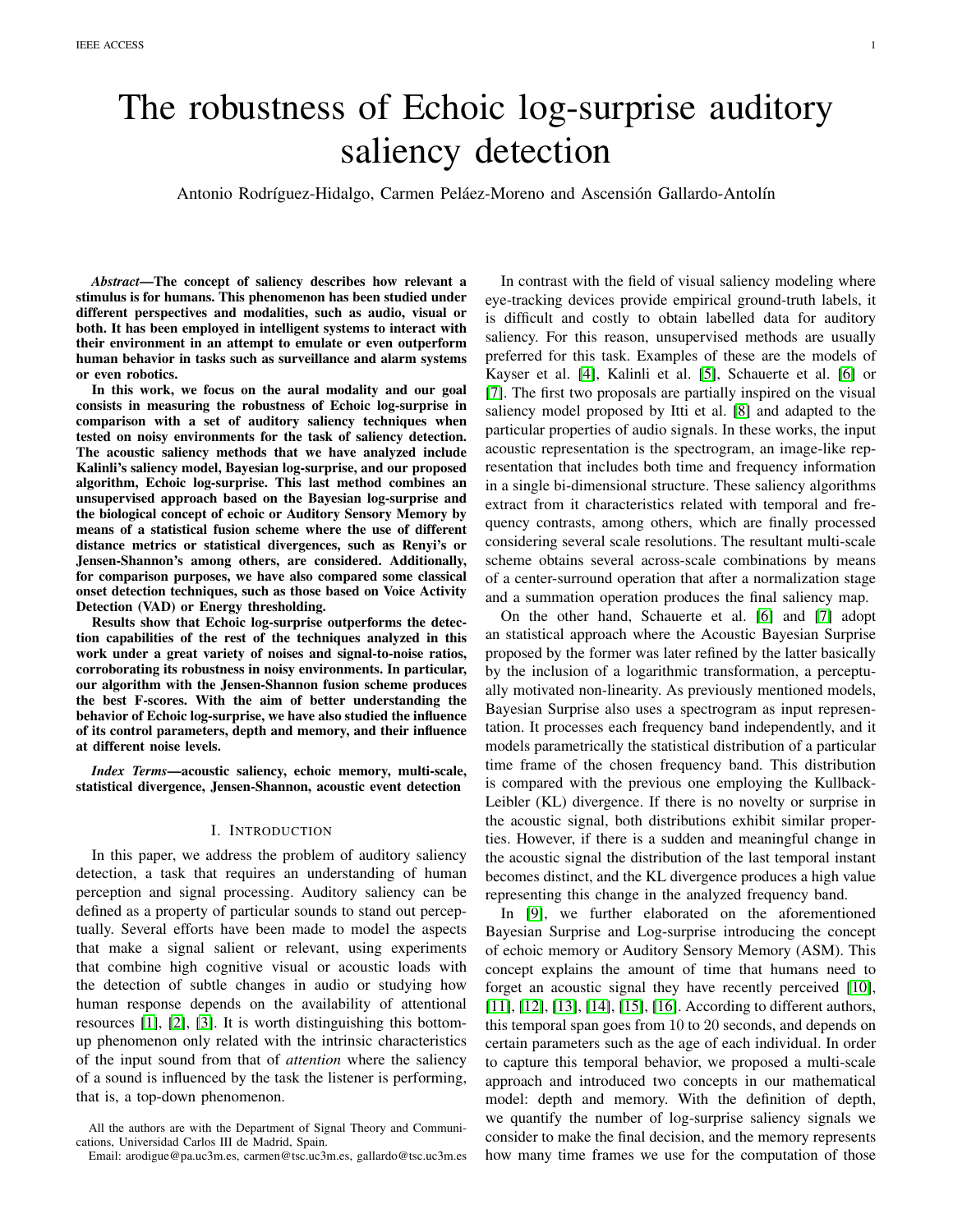saliency signals. All the resultant signals computed for these memory values were combined making use of distance metrics or statistical divergences, namely we compare Kullback-Leibler [\[17\]](#page-10-14), Jensen-Shannon [\[18\]](#page-10-15) and Renyi divergences [\[19\]](#page-10-16) and Cramer [\[20\]](#page-10-17) and Bhattacharyya [\[21\]](#page-10-18) distances. We named this scheme Echoic Log-surprise [\[9\]](#page-10-6).

On the other hand, one of the most challenging problems in signal processing is to ameliorate the effects of noise in real world scenarios. Robust algorithms and techniques have been devised to improve the performance of many applications in adverse conditions. For example, in Automatic Speech Recognition (ASR) [\[22\]](#page-10-19), it is customary to test new developments under mismatched conditions, this is, when training and testing sets are collected under different environmental conditions. This is useful to measure the robustness of new algorithms to unexpected changes in the type and amount of noise. There is a plethora of noise-robust methods for ASR, which deal with robust feature extraction [\[23\]](#page-10-20), [\[24\]](#page-10-21), noise removal [\[25\]](#page-10-22), [\[26\]](#page-10-23) or even deep learning based techniques [\[22\]](#page-10-19), [\[27\]](#page-10-24), [\[28\]](#page-10-25), [\[29\]](#page-10-26).

In this paper, we analyse the robustness of the Echoic Logsurprise algorithms and we compare it with other auditory saliency detection mechanisms. To the best of our knowledge there are no previous contributions that consider the robustness of acoustic saliency algorithms in several noisy conditions, although it is clear that acoustic conditions in real-life scenarios are never optimal and the performance of any system might decrease dramatically. Here, we study in depth the robustness of our Echoic Log-surprise algorithm by adding six noise signals obtained from the DEMAND dataset [\[30\]](#page-10-27), and also white Gaussian noise. In our experiments we consider SNR values ranging from  $SNR = -5dB$  to  $SNR = 20dB$ , providing also the results of the noiseless configuration for the sake of comparison. Even if Echoic log-surprise apparently performed adequately in clean environmental conditions we expect to determine what are the limits of this technique, and to finally find out if it withstands the noise in comparison with the rest of the saliency techniques under analysis.

In the experimental part of this work, we use Acoustic Event Detection (AED) and Classification (AEC) datasets to assess our proposal. These are considered suitable proxies for the saliency detection problem, more difficult to grab and annotate. AEC annotations include onset time, offset time and an event class label from which we only employed the onset as our target, more closely related to the saliency phenomenon. We compare the robustness of our system against the algorithm proposed by *Kalinli* [\[5\]](#page-10-2), *Bayesian Log-surprise* [\[7\]](#page-10-4), a simple *Energy thresholding* system and a Voice Activity Detector (VAD) [\[31\]](#page-10-28). The datasets we have considered for this task are DCASE-2016 (Task 2) [\[32\]](#page-10-29) and CLEAR06 UPC-TALP [\[33\]](#page-10-30). In comparison with our previous work [\[9\]](#page-10-6) we have dropped DARES-G1 dataset [\[34\]](#page-10-31), since all the algorithms that we tested on it seemed to perform poorly. After analyzing the available annotations we concluded that they were poorly annotated for the task that we are considering.

The remainder of this paper is organized according to the following scheme: we start outlining the contributions of our work, followed by Section [III](#page-2-0) where we explain the theory behind *Echoic log-surprise* and statistical fusion. In Section [IV](#page-4-0) we describe the experimental setup, including information about the noises used in our experiments as well as the datasets and metrics used. Finally, in Sections [V](#page-5-0) and [VI](#page-8-0) we explain the results gathered from our experiments and the conclusions that can be obtained from them together with some future lines of work.

#### II. CONTRIBUTIONS

The main contribution of this paper is the analysis of robustness against background noise of the *Echoic log-surprise* saliency algorithm. We have compared this robustness with that of the main auditory saliency detection algorithms in the literature. In the comparison we have also included some classical detection mechanisms such as voice activity detection. Since we consider that real world scenarios comprise different noise sources, both stationary and non-stationary, we have used a noise dataset that includes acoustic data from both indoor and outdoor environments [\[30\]](#page-10-27), in addition to the classical white Gaussian noise. Finally, similarly to our previous work [\[9\]](#page-10-6) we have tested the performance of all the systems using two different and non-related AED/C datasets, which proved to be a useful approach in order to avoid overfitting the specifications of our saliency systems to a particular dataset.

#### III. METHODS

<span id="page-2-0"></span>Figure [1](#page-4-1) shows the block diagram of the multi-scale saliency system used in this work, whose technical and simulation details were thoroughly explained in [\[9\]](#page-10-6). It is divided in three different stages: feature extraction, multi-scale saliency determination and statistical fusion.

#### *A. Feature extraction*

An adequate representation of the input signal is key for obtaining a good saliency detection. A very common approach employs the *spectrogram*, which conveys information from both the temporal and frequency domains. In fact, we can consider the spectrogram as an image-like representation of the acoustic information and then use techniques imported from visual saliency detection, an inspiration that some authors [\[4\]](#page-10-1), [\[5\]](#page-10-2), [\[6\]](#page-10-3) have used in their acoustic saliency proposals.

A spectrogram shows the evolution of the signal along time for different uniformly distributed frequency bands by means of the Fourier Transform. However, for our systems we take into consideration other aspects of Human Auditory System (HAS). It is well established [\[35\]](#page-10-32), [\[36\]](#page-10-33) that human hearing does not consider all the frequency bands to be equally important. In fact, humans are more sensitive to the information that is concentrated in the lower frequency bands of the spectra. Speech is, non surprisingly, located in the frequency bands that the HAS privileges. Consequently, some works have developed alternative ways to model the spectrogram, taking into consideration this perceptual behavior. Those spectrotemporal representations are usually termed *cochleograms* and, in this case, are implemented by applying a critical-band analysis over the audio signal, considering a filter-bank whose frequency ranges are based on the behavior of the HAS. A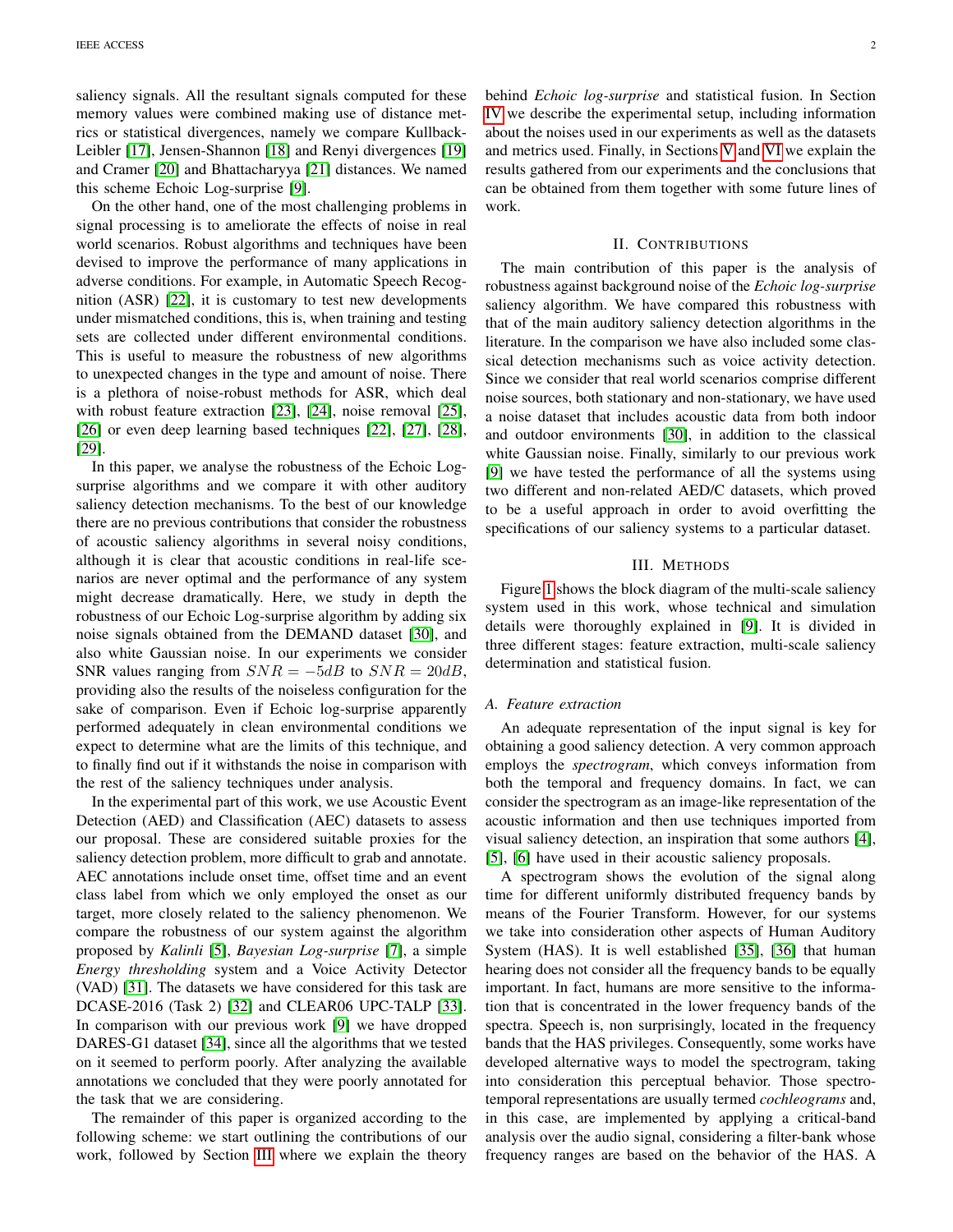very well-known choice for this filter-bank is the Mel-scaled filter-bank that is in the core of the most popular feature extraction procedure for speech and audio-related tasks [\[35\]](#page-10-32). In particular, the spacing of these filters in the frequency domain is determined by the Mel-scale [\[35\]](#page-10-32), [\[36\]](#page-10-33) according to the following equation:

$$
B(f) = 1125 \cdot \ln(1 + f/700) \tag{1}
$$

where  $B(f)$  represents the Mel-scale transformation of the frequency  $f$  measured in Hz, that it is approximately linear for frequencies below 1 KHz and logarithmic for frequencies above 1 KHz. A common simplification uses triangular shapes with their bandwidths increasing as the central frequency grows higher mimicking the critical bands [\[36\]](#page-10-33).

In summary, in order to obtain the cochleogram, the spectrogram of the raw signal  $x(t)$  is computed by using overlapped Hamming windows, and passed through a triangular melscaled filter-bank, as the one depicted in the schematic in Figure [1.](#page-4-1) Then, for each one of the bands, the energy is calculated, yielding the cochleogram  $X(k, n)$ , where k and  $n$  represent, respectively, the  $k_{th}$  sub-band of the Mel-scale filter bank and the frame index. This stage is common for all the saliency and detection techniques implemented in this paper.

## *B. Multi-scale saliency computation*

Our algorithm is based on the concept of *log-surprise* where the logarithm of the Kullback-Leibler (KL) divergence is used to determine the level of dissimilarity between the audio cochleogram  $X(k, n)$  at two different temporal instants (or frames) n and n−1. High values of *log-surprise* indicate that there is a change in the acoustic signal and, therefore, the occurrence of an acoustically salient event.

The *log-surprise* for each Mel-frequency band k is computed according to the following equation:

$$
d_{log-surr}(k,n) = \ln\left(D_{KL}(\mathcal{X}_{k,n}||\mathcal{X}_{k,n-1})\right) =
$$

$$
\ln\left(\frac{(\mu_{k,n} - \mu_{k,n-1})^2}{2\sigma_{k,n-1}^2} + \frac{1}{2}\left(\frac{\sigma_{k,n}^2}{\sigma_{k,n-1}^2} - 1 - \ln\frac{\sigma_{k,n}^2}{\sigma_{k,n-1}^2}\right)\right),\tag{2}
$$

where  $\mathcal{X}_{k,n}$  is the probability density function of the cochleogram  $X(k, n)$  estimated for the band k at fram n. Assuming that  $\mathcal{X}_{k,n}$  is normally distributed  $\mathcal{X}_{k,n} \sim$  $\mathcal{N}(\mu_{k,n}, \sigma_{k,n}^2)$ , we need to compute the values of  $\mu_{k,n}$  and  $\sigma_{k,n}^2$  for each band k using a buffer with N frames. This represents the memory of the *log-surprise* and is a crucial parameter of our algorithm. Since  $d_{log-surr}(k, n)$  is calculated independently for each band, the global *log-surprise* signal  $s(n)$  is obtained as follows:

$$
s(n) = \frac{1}{N_{mel}} \sum_{k=1}^{N_{mel}} d_{log-surr}(k, n).
$$
 (3)

where  $N_{mel}$  is the number of frequency bands of the Melscaled filter bank.

The multi-scale stage of our *Echoic log-surprise* algorithm in an extension of this method where several *log-surprise* saliency signals with different memory values are computed providing information from the same audio signal at different temporal resolutions.

There are two control parameters, namely the *depth* of the system dth and the initial memory  $N_1$ . The value of dth determines the number of levels, i.e. the number of saliency signals that are going to be computed  $s_i(n), i \in \{1, 2, ..., dth\}$ . The parameter  $N_1$  indicates the memory used for the calculation of the first level saliency  $s_1(n)$ . The remainder saliency signals  $s_i(n), i \in \{2, ..., dth\}$  are obtained by using increasing values of memory  $N_i$  verifying that  $N_i = N_1 \cdot N_{i-1}, i \in \{2, ..., dth\}$ <sup>[1](#page-3-0)</sup> Consequently, setting up the system with a depth  $dth = 3$ and an initial memory  $N_1 = 2$  implies that we obtain three saliency signals  $s_1(n)$ ,  $s_2(n)$  and  $s_3(n)$  with memory values  $N_1 = 2$ ,  $N_2 = 4$  and  $N_3 = 8$  frames, which correspond to buffer sizes of 40ms, 80ms and 160ms respectively, when using an analysis window size of 20ms. In this work, we consider models up to a depth of  $dth = 10$  and a fixed initial memory  $N_1 = 2$  frames, which provides a maximum memory value of  $N_{10} = 1024$  frames corresponding to a buffer size of 20.48 seconds. This amount is closer to the ASM temporal values proposed in [\[10\]](#page-10-7), [\[11\]](#page-10-8), that lay between 10 and 20 seconds.

## *C. Statistical fusion*

Finally, all the saliency signals computed for the different scales are combined in a fusion stage, by comparing the information they carry by means of statistical divergences and distances. For doing this, for each of the saliency signals  $s_i(n), i \in \{1, 2, ..., dth\}$  and each frame n, a running histogram  $h_i(n), i \in \{1, 2, ..., dth\}$  is obtained considering the previous consecutive  $M$  frames. Then, these  $dth$  histograms are combined according to the chosen fusion scheme, producing the final *echoic log-surprise* saliency signal  $s_{echoic}(n)$ . Our fusion mechanism is inspired in the concept of echoic memory, which states that an unexpected sound is usually remembered from 10 to 20 seconds. Our fusion mechanism combines data with memory values covering the previous timespan, which means that we keep acoustic information from several temporal values at the same time, and use it to compute a saliency signal.

For a generic statistical divergence or distance  $d_{fusion}$ , we can define the *echoic log-surprise* as follows:

$$
s_{echoic}(n) = \begin{cases} d_{JSD}\{h_1(n), \cdots, h_{dth}(n)\}, & \text{for } JSD\\ \sum_{i=1}^{dth-1} d_{fusion}\{h_i(n), h_{i+1}(n)\}, & \text{otherwise} \end{cases}
$$
(4)

<span id="page-3-0"></span><sup>1</sup>In a preliminary experimentation, other rules for setting the memory values for the different levels were tried, as for example, a linear relationship such as  $N_i = A(i-1) + N_1, i \in \{2, ..., dth\}$ , with different values of the slope A an  $N_1 = 2$ . Nevertheless, best results were obtained with the exponential rule used in this paper, suggesting that our method benefits from the use of a large range of memory values in the computation of the different saliency signals  $s_i(n)$ .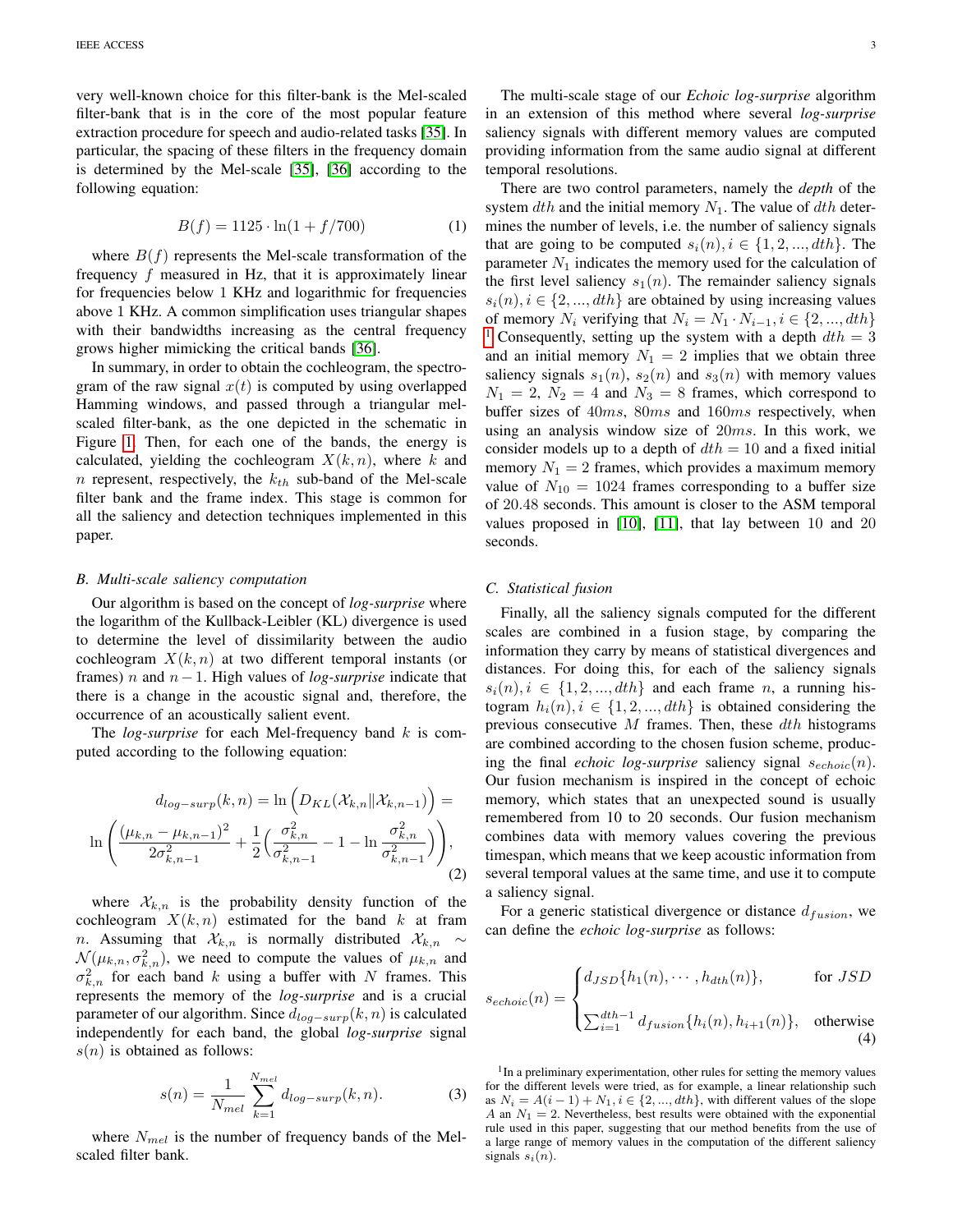<span id="page-4-1"></span>

Fig. 1: General schematic of multi-scale saliency system.

<span id="page-4-2"></span>

|            |    |                |        | Num. of files Num. of events Num. of classes $f_s(Hz)$ There are 30 audio clips, with a resolution of 16 bits and |
|------------|----|----------------|--------|-------------------------------------------------------------------------------------------------------------------|
| $D16_T2$   | 30 | $2000$ (aprox) | - 11 - | 44100 $f_s = 44100Hz$ .                                                                                           |
| $UPC_TALP$ |    | $1030$ (aprox) | 14     | 44100                                                                                                             |



In this paper, we have employed several fusion schemes  $d_{fusion}$  based on the distances of Cramer [\[20\]](#page-10-17) and Bhattacharyya [\[21\]](#page-10-18), Renyi-1 and Renyi-INF entropies [\[19\]](#page-10-16) and Jensen-Shannon divergence (JSD) [\[18\]](#page-10-15), which are notated as  $d_{Cramer}$ ,  $d_{Bhatta}$ ,  $d_{Renyi-1}$ ,  $d_{Renyi-INF}$  and  $d_{JSD}$  respectively. More details about how they are used for fusion in this context can be found at the aforementioned work [\[9\]](#page-10-6).

#### IV. EXPERIMENTAL SETUP

#### <span id="page-4-0"></span>*A. Datasets*

Similarly to [\[9\]](#page-10-6), we have worked with two different datasets that were developed for AED/AEC tasks. A summarized version of the technical specifications of each database is illustrated in Table [I.](#page-4-2)

*1) D16 T2:* This particular dataset was developed for an AED/AEC challenge celebrated during 2016, named "Detection and Classification of Acoustic Scenes and Events 2016" (DCASE2016) [\[32\]](#page-10-29), [\[37\]](#page-10-34), from which we have chosen the Task 2. This task consists on the detection and classification of certain acoustic synthetic events. Data was recorded using a sampling frequency of  $f_s = 44100Hz$ , with a resolution of 24 bits. There are 72 audio clips with different Eventto-Background Ratio (EBR), divided into validation and test subsets. We use the validation subset, formed by 18 files, for the configuration of certain global parameters of our system. On the other hand, the test subset, composed of 54 audio files, is used to obtain the final results.

*2) UPC-TALP database of isolated meeting-room acoustic events:* This database was produced for CLEAR06 [\[33\]](#page-10-30), a workshop focused on AED, among other tasks. This database was recorded with an array of microphones. We chose to use the one defined as number three for our experiments since this was the one employed for labeling the acoustic events.

#### *B. Noise*

For the contamination of the previously mentioned audio datasets, we have used the DEMAND collection of noises [\[30\]](#page-10-27) that comprises different real-world noise files acquired using an array of microphones at  $f_s = 48000Hz$ , from which we have chosen the channel two of the array. The noise collection is divided into six categories, four of them captured indoor and the two remaining in open air scenarios. From of total of 18 noise files, we have selected six different ones for our analysis, one per category:

- DKITCHEN: belongs to the 'Domestic' category, and contains audio recorded in a kitchen during the preparation of a meal.
- NFIELD: was captured from a sport field where there were a number of people. It belongs to the 'Nature' category.
- OHALLWAY: contains the sounds of groups of people passing, which were captured on a hallway. It belongs to the 'Office' category.
- PCAFETER: category is 'Public'. As its name describes, it was captured on a cafeteria inside of an office.
- SCAFE: was also acquired on a cafeteria, but placed on a public square instead. It is labeled into the 'Street' category.
- TBUS: contains sounds captured inside a public bus. Its category is 'Transportation'.

There are mainly two reasons to choose this dataset. Firstly, the sounds that it contains were captured considering a wide variety of real-life scenarios, allowing to test the behavior of all the analyzed systems in a diversity of acoustic environments. Secondly, other noise datasets developed for speechrelated tasks such as Noisex-92 [\[38\]](#page-10-35) and Chime-4 [\[39\]](#page-10-36) have a sampling frequency of  $f_s = 16kHz$ , or  $f_s = 8kHz$  in the case of Aurora-2 [\[40\]](#page-10-37). However, since we are working with a higher maximum frequencies we considered that DEMAND is more appropriate, being its sampling frequency  $f_s = 48kHz$ .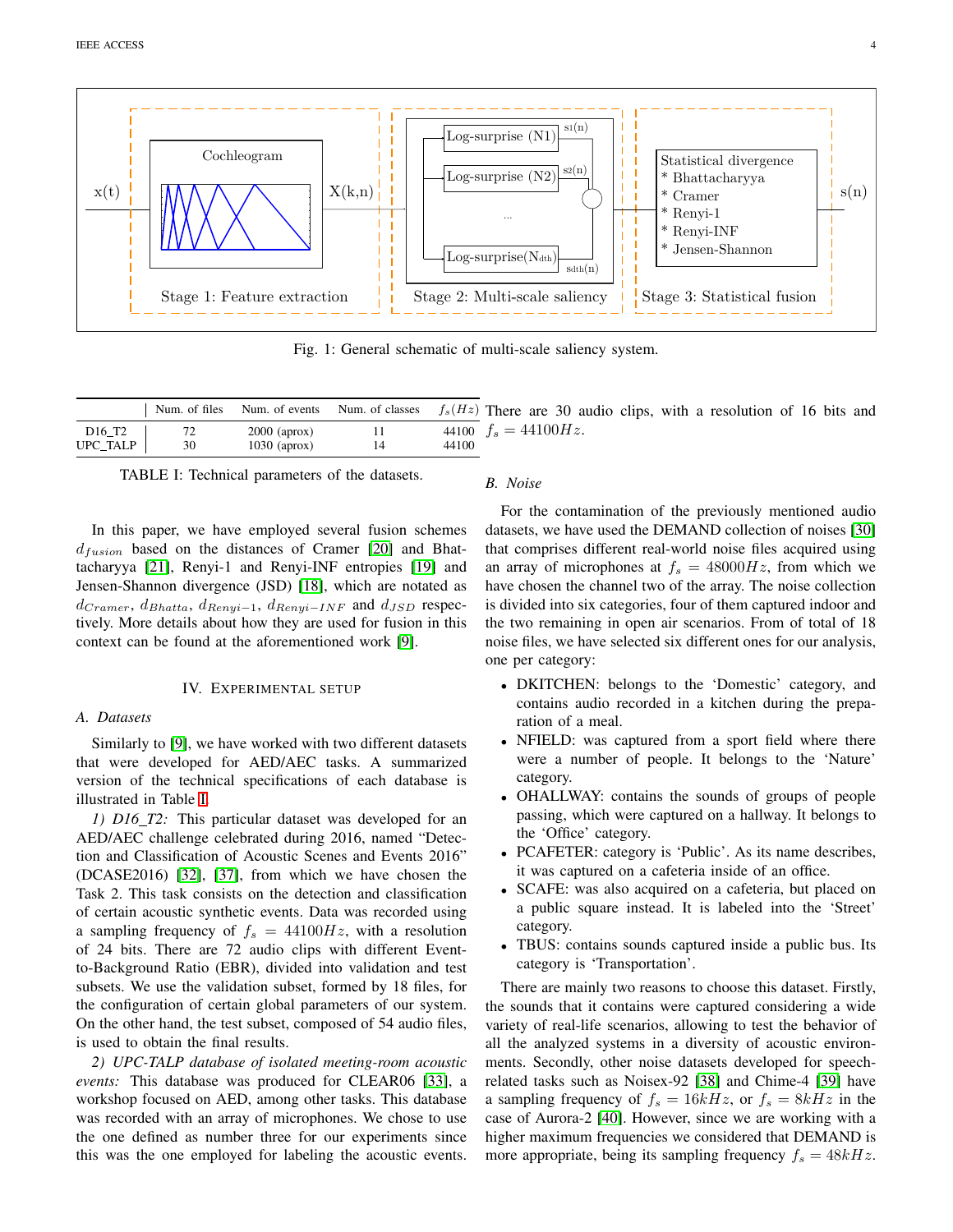In addition, for the sake of comparison with other robustness studies, we have also used white Gaussian noise in our tests. We named this modality *WHITE*.

In summary, we have seven different noise configurations, which were added to the audio signals using Voicebox Toolbox [\[41\]](#page-10-38) considering SNR values from  $-5dB$  to 20dB in  $5dB$ steps. The noise addition algorithm computed the signal level using the P.56 [\[42\]](#page-10-39) ITU-T recommendation. Finally, we have also obtained the results for the noiseless condition.

#### *C. Parameter setting and evaluation*

All the audio clips were downsampled to  $f_s = 22000Hz$ . Cochleograms were computed performing first a Fast Fourier Transform (FFT) with 1024 frequency bins and subsequently transformed into the Mel-scale using a triangular filter bank with 150 filters. For the FFT we used a Hamming window of  $20ms$  and an overlapping of  $50\%$ .

The fusion algorithm uses an initial memory of  $N_1 = 2$ , and a maximum depth of 10. Regarding the histograms computed to fuse all the saliency signals when  $dth > 1$ , we consider a temporal length of  $M = 50$  frames per signal and 20 bins per histogram.

For the evaluation, we use the event-based metric proposed for the DCASE2016 challenge [\[43\]](#page-10-40), where the F-score is computed for the onset of each audio event as follows:

$$
F = 2\frac{P \cdot R}{P + R},\tag{5}
$$

where  $R$  represents the recall while the precision is represented as P. We considered a tolerance of  $\pm 200ms$  (as in the DCASE2016 challenge) and a minimum duration of 60ms for each acoustic event. Events lasting less that this value were removed. Since this work focuses in the detection problem and the classification task is out of its scope, we did not evaluate the systems in terms of classification accuracy.

#### V. RESULTS AND DISCUSSION

<span id="page-5-0"></span>In this Section we report the results achieved by the different variants of the *echoic log-surprise* saliency detection algorithm and compare them with the ones obtained by the following baseline techniques: a simple method consisting on an *energy thresholding* of the audio signal, a *VAD* based on the work of Sohn et al. [\[31\]](#page-10-28) using the implementation available in Voicebox toolbox [\[41\]](#page-10-38), the *Kalinli* saliency algorithm [\[5\]](#page-10-2) inspired on the works of Itti [\[8\]](#page-10-5) and Kayser [\[4\]](#page-10-1) and downloaded from [\[44\]](#page-10-41), and the *log-surprise* based saliency detector [\[6\]](#page-10-3), [\[7\]](#page-10-4) using the code provided by the authors. We included Table [II](#page-5-1) as a reminder of the techniques and the abbreviations used in this work.

Notice that the figures in most of the cases depict the results as a function of the SNR, after averaging the results of the two datasets and all their noisy versions. The exception is shown in Section [V-F,](#page-7-0) where we present a more detailed analysis of the performance of the considered techniques under each one of the noisy scenarios.

<span id="page-5-1"></span>

| <b>Technique name</b>   | <b>Shortname</b>    | Ref            |  |
|-------------------------|---------------------|----------------|--|
| Energy thresholding     | Energy              | [35]           |  |
| Kalinli saliency        | Kalinli             | $[5]$ , $[44]$ |  |
| Log-surprise saliency   | Log-surprise        | [6], [7]       |  |
| Voice Activity Detector | VAD Sohn            | [31]           |  |
| Echoic Log-surprise     | Bhattacharyya       | [9]            |  |
| considering different   | Cramer              |                |  |
| fusion techniques       | Jensen-Shannon, JSD |                |  |
|                         | Renyi-1             |                |  |
|                         | Renyi-INF           |                |  |

TABLE II: Summary of the techniques used in this work.

# <span id="page-5-4"></span>*A. Pre-analysis 1: choosing the memory value 'N' for 'Logsurprise'*

In this analysis we have considered a noiseless scenario, since our goal is to provide guidelines for the adequate choice of the memory value N of *log-surprise*. Our initial hypothesis, based on a visual examination of the *log-surprise* saliency signal, was that a memory of  $N = 50$  should produce a reasonable detection performance. A bigger value smoothed output signals excessively, and a smaller one was not able to cope with false positives, which would affect and reduce drastically the F-score of the system, confirming our preliminary hypothesis.

<span id="page-5-3"></span>*B. Pre-analysis 2: the robustness of baseline saliency detection algorithms*

To assess the robustness of our *echoic log-surprise* saliency detection algorithm we need to establish how baseline algorithms perform in the same noisy conditions.

Figure [2](#page-5-2) depicts the F-scores obtained for these algorithms as a function of the SNR. Our first observation is that, as we expected, noise affects the detection performance of all the methods. However, we observe that *Kalinli* presents the worst performance although it is almost invariant to SNR, since its Fscore for  $SNR = -5dB$  only changes slightly in comparison with the noiseless configuration. Finally, the results achieved by *log-surprise* suggest that this algorithm is the most robust of the classical techniques considered in this work, since it produces the higher F-scores for every proposed SNR value.

<span id="page-5-2"></span>

Fig. 2: F-score against SNR for the classical detection techniques analyzed in this work.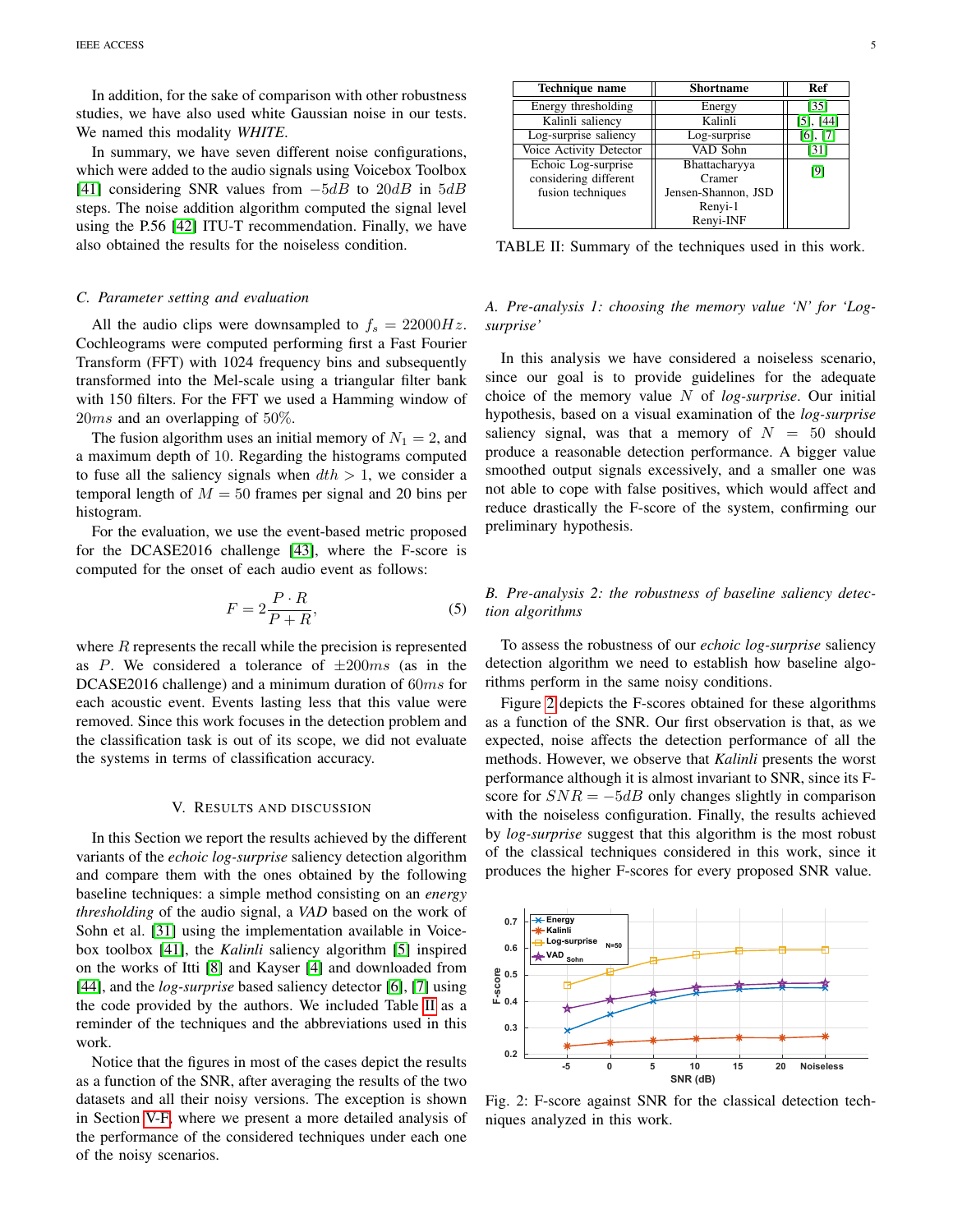# <span id="page-6-0"></span>*C. Analysis 1: review of the depth under several SNR scenarios*

During this analysis of the performance of the proposed *echoic log-surprise* algorithm, we aim at demonstrating that an adequate choice of the depth parameter,  $d\mathbf{t}$  produces advantageous results when compared against the classical detection techniques that we mentioned in this work. We average the results obtained for the two datasets and all the noisy conditions which allows us to analyse the global performance of our fusion proposals. We study the influence of the SNR and different values of  $dth$ . The obtained graphs for each fusion scheme are depicted in the Figures [3a](#page-7-1) to [3e](#page-7-1) for Bhattacharyya, Cramer, Jensen-Shannon, Renyi-1 and Renyi-INF, respectively.

If we focus on the shape of the aforementioned figures, we observe that the deeper our system works, the higher the F-score becomes, a behavior that is repeated for all the proposed SNR values. In fact, when we consider a value  $dth > 5$  the F-score of the system increases at a slower pace, which means that from that depth the system keeps improving but the obtained values are quite similar until it reaches what we consider to be the general optimal working point, at  $d\tau h = 8$ . In the Figure [3d](#page-7-1) we can observe that using a superior value of dth deteriorates the performance of the system for the particular case of Renyi-1, a behaviour that is not shared by any of the other fusion proposals. The best Fscore is obtained using Jensen-Shannon, approximately 0.62 for the noiseless condition and  $dth = 10$  but the other fusion algorithms provide close results at their optimal  $dth$  values.

# *D. Analysis 2: the robustness of the echoic log-surprise as compared to classical saliency detection techniques*

The goal of this analysis is the comparison of the classical approaches studied in subsection [V-B](#page-5-3) against the multi-scale proposal that we introduced.

Figure [4](#page-8-1) depicts two individual graphs that show the results for all the saliency detection techniques we consider at different values of depth  $dth$ , a parameter that, despite not being critical for the classical techniques, it is an essential part of our proposed fusion models. The first depth value is  $dth = 1$ , which, for the fusion schemes, represents the basic configuration where a single *log-surprise* signal is computed with initial memory  $N_1 = 2$ . The second depth value that we considered is  $d\tau h = 8$  since according to the analysis performed in Section [V-C](#page-6-0) is the optimal point of work for all the fusion techniques. The last value of  $dth$  in this analysis is  $dth = 10$ , the limit that we set for our saliency systems. Thus, our current analysis comprises the maximum and minimum values of dth, as well as the optimal point of work.

In the graphs to the left of Figure [4](#page-8-1) we find several bar diagrams that depict F-score results for each saliency technique considering all the SNR values. To the right, there are three diagrams with red bars that represent the range of performance improvement of each system from  $SNR = -5dB$  to the noiseless condition. Hence, the lowest value of each bar represents the value obtained for  $SNR = -5dB$ , and the top shows the noiseless one. The right hand side graphs of Figure [4](#page-8-1) eases the analysis providing means to quickly and visually compare the results at both extremes of the SNR range.

From both types of diagrams, it can be observed that, as expected from the results obtained in subsection [V-A,](#page-5-4) the fusion systems perform poorly and significantly worse than the classical techniques at  $dth = 1$ . In that case, the dominant technique is *log-surprise* with a memory value of  $N = 50$ followed by *VAD*, *Energy* and *Kalinli*. These four techniques do not depend on depth.

For  $d\mathbf{t}h = 8$  both graphs suggest that the classical saliency techniques produce worse results than our fusion proposals for every considered SNR. As a matter of fact, when we set  $SNR = -5dB$  almost all of the fusion systems produce similar F-scores, that increase at a similar pace with the value of the SNR. The exceptional case is JSD that performs slightly better than the rest of the fusion techniques for the same noise configurations.

Finally, when we set  $dth = 10$  we observe that, as we mentioned in Section [V-C,](#page-6-0) Renyi-1 produces the worst results among the fusion techniques and its increase of performance with the improvement of the SNR is more moderate. It should be mentioned that its value is also similar to the one obtained for  $dth = 8$ .

After this analysis, we consider that an adequate point of operation for all the fusion techniques could be  $dth = 8$ , since it would work equally well for all the proposed techniques. Nevertheless, the recommended technique would be Jensen-Shannon no matter what  $dth$  value we use, since it is not as sensitive as the rest of the techniques to this parameter when it is big enough.

## *E. Analysis 3: Precision and Recall scores*

To obtain more insight about the behaviour of the different algorithms we have depicted the Precision-Recall (P-R) graph of Figure [5.](#page-8-2) For each detection technique, it shows three ellipses corresponding to  $SNR = -5dB$ , 10dB and clean conditions, whose horizontal and vertical axes are proportional to the standard deviation value of *precision* and *recall* obtained for the files of *D16 T2* validation subset respectively and their centers are situated in the average P-R position. The black arrows indicate the directions in which these average P-Rs move as SNR increases.

First of all, we observe that *energy*, *VAD* and *Kalinli* tend to have high *recall* and small *precision*, no matter what SNR we consider. A low *precision* score implies that these three systems produce large number of false positive values. A high *recall* score indicates, however, that some of these detected onsets actually are well positioned and produce true positives.

*Log-surprise* is different from the three previous ones, since it produces higher *precision* than *recall*. This means that the onsets detected by this algorithm are most of the times properly placed in time, but some of the ground-truth onsets are missed.

When analyzing the variation along the SNR we observe that *Kalinli* is the technique whose ellipses appear closer to the origin of the P-R graph, and therefore, it performs worse than the other techniques for the reasons that we have already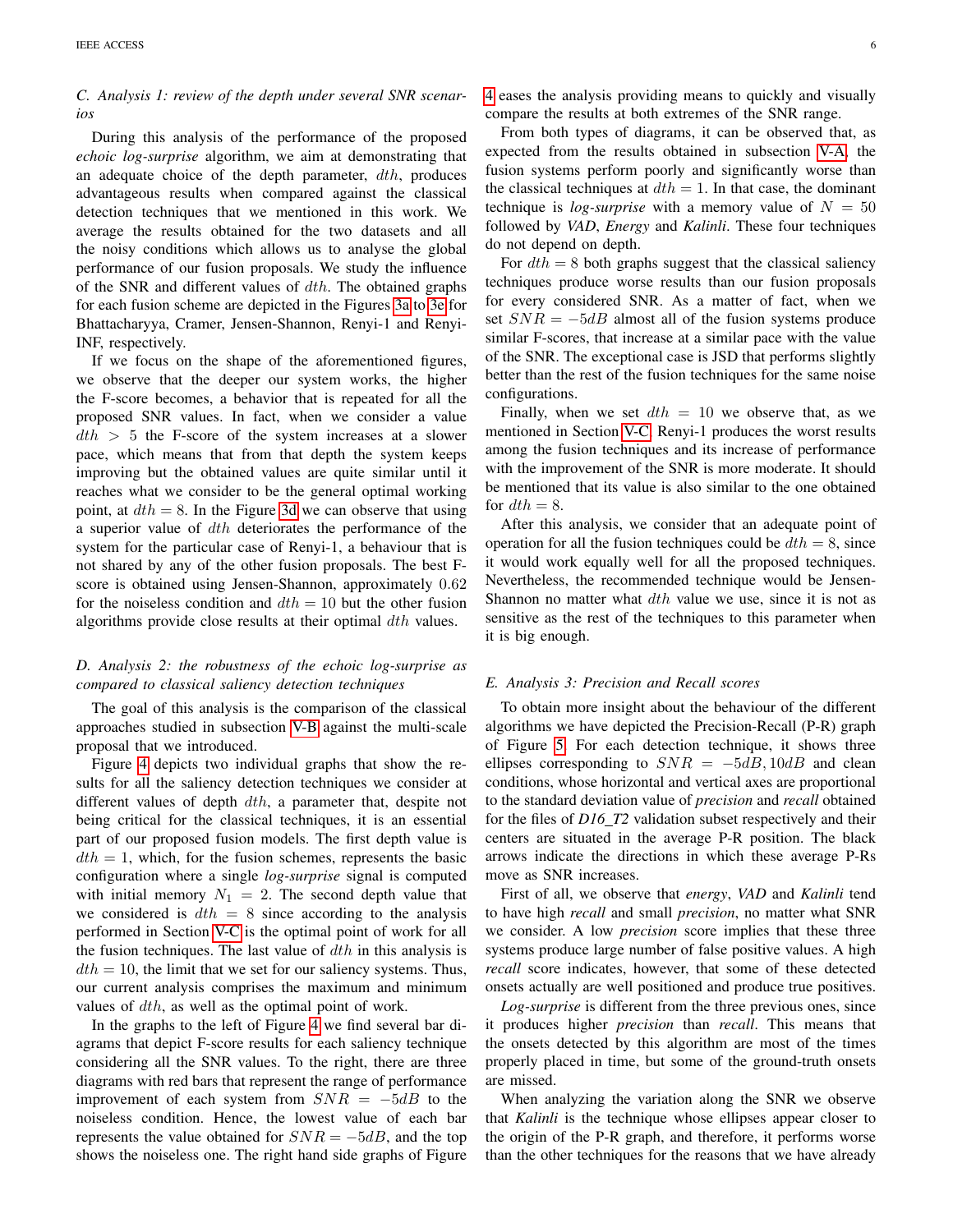<span id="page-7-1"></span>



Fig. 3: Variation of the F-score for our fusion saliency proposals under different values of SNR and dth.

explained. *Energy* and *VAD* are placed in similar positions of the graph, although the eccentricity of their corresponding ellipses is quite different, indicating a bigger dispersion among the *recall* scores than in the *precision* axis for *VAD*. *Energy* increases its *precision* with the SNR, whilst *VAD* increases its *recall*. In both cases, these increments occur mainly towards one of the axis, which would explain why both of them keep producing similar F-scores as observed in Figure [2.](#page-5-2) *Log-surprise* mainly increases its *recall* with the SNR, which in conjunction with its high *precision* would explain why it outperforms the rest of the techniques of this analysis.

The superiority the proposed *Echoic log-surprise* method in comparison with the non multi-scale algorithms can be observed for *Jensen-Shannon* with  $dth = 10$  in Figure [5](#page-8-2) (green ellipses). Interestingly, its starting point (at  $SNR = -5dB$ ) is situated in the same P-R position than *log-surprise* for the noiseless condition (yellow ellipses) with slightly better *precision* than *recall*. The bigger the SNR the bigger both the *precision* and the *recall* obtained for *Jensen-Shannon* and

consequently the F-score ending on the equal *precision* and *recall* dotted line.

Finally, as a general comment referred to the eccentricity of the ellipses, we observe that most of the times there is a bigger dispersion in the *recall* dimension. This means that, for a certain detection technique, a similar amount of false positive values along the validation files is found, but there is a big variation in the number of false negatives.

## <span id="page-7-0"></span>*F. Analysis 4: comparison of the saliency techniques for every independent noise configuration*

Finally, we analyse, the behaviour of all the detection saliency systems considering all the noisy signals independently, and averaging the results for both audio datasets. The results are illustrated in Figure [6.](#page-9-2) These graphs show a comparison of all the classical techniques against Jensen-Shannon with  $d\tau h = 8$  where each subfigure represents a different type of noise, namely *DKITCHEN*, *NFIELD*, *OHALLWAY*, *PCAFETER*, *SCAFE*, *TBUS* and *WHITE*.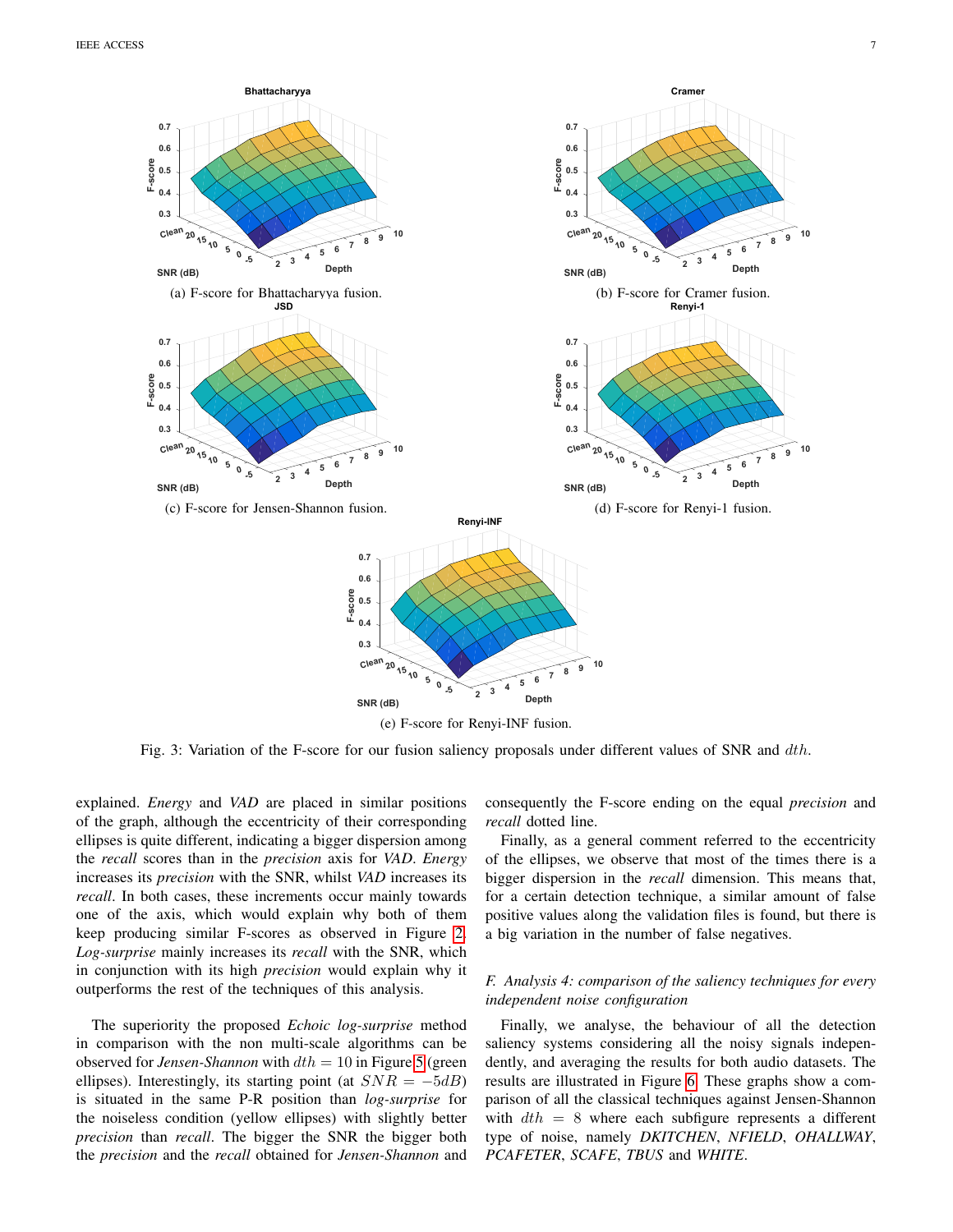<span id="page-8-1"></span>

Fig. 4: Results in terms of F-score for all the fusion saliency techniques at different values of the depth parameter. Results arison purposes.

<span id="page-8-2"></span>

Fig. 5: Precision-Recall (P-R) graphic for the proposed classical detection techniques, considering different SNR configurations. The axes of each ellipse are proportional to the standard deviation value of Precision and Recall of *DCASE T2* validation subset and its centers represents the corresponding average P-R pair. The black arrows indicate the directions in which the average P-Rs move as SNR increases.

If we analyze the results obtained for the classical techniques, we observe that *Kalinli* performs similarly for each noise signal. We observe certain variations for *VAD* that produces similar results for every SNR value when the noise configurations are DKITCHEN, NFIELD or OHALLWAY. For the rest of them, it is clearly affected when  $SNR = -5dB$ , and the higher the SNR the better it performs. *Energy* presents a similar trend to *VAD* although its performance in very noisy conditions  $(SNR \leq 0dB)$  degrades with respect to VAD in most of the noises. Two special cases are NFIELD and TBUS which, with the exception of *energy*, strongly affect the performance of all the systems, showing curves that remain low and almost flat. *Log-surprise* and *Jensen-Shannon* show a similar behaviour for all the considered noises and SNR values, although none of the classical techniques outperforms *Jensen-Shannon* for any of the noises.

## VI. CONCLUSIONS

<span id="page-8-0"></span>In this work we have presented the robustness analysis of the *echoic log-surprise* saliency technique in comparison with state of the art methods using an AED task. After performing several tests using two different datasets and seven SNR conditions, we have observed that an adequate depth parameter dth clearly helps improving the detection performance of our system. A first analysis showed that increasing the depth up to  $dth = 8$  was advantageous. However, for  $dth = 10$ the performance of *Renyi-1* began to deteriorate while that of the rest of the multi-scale algorithms remained almost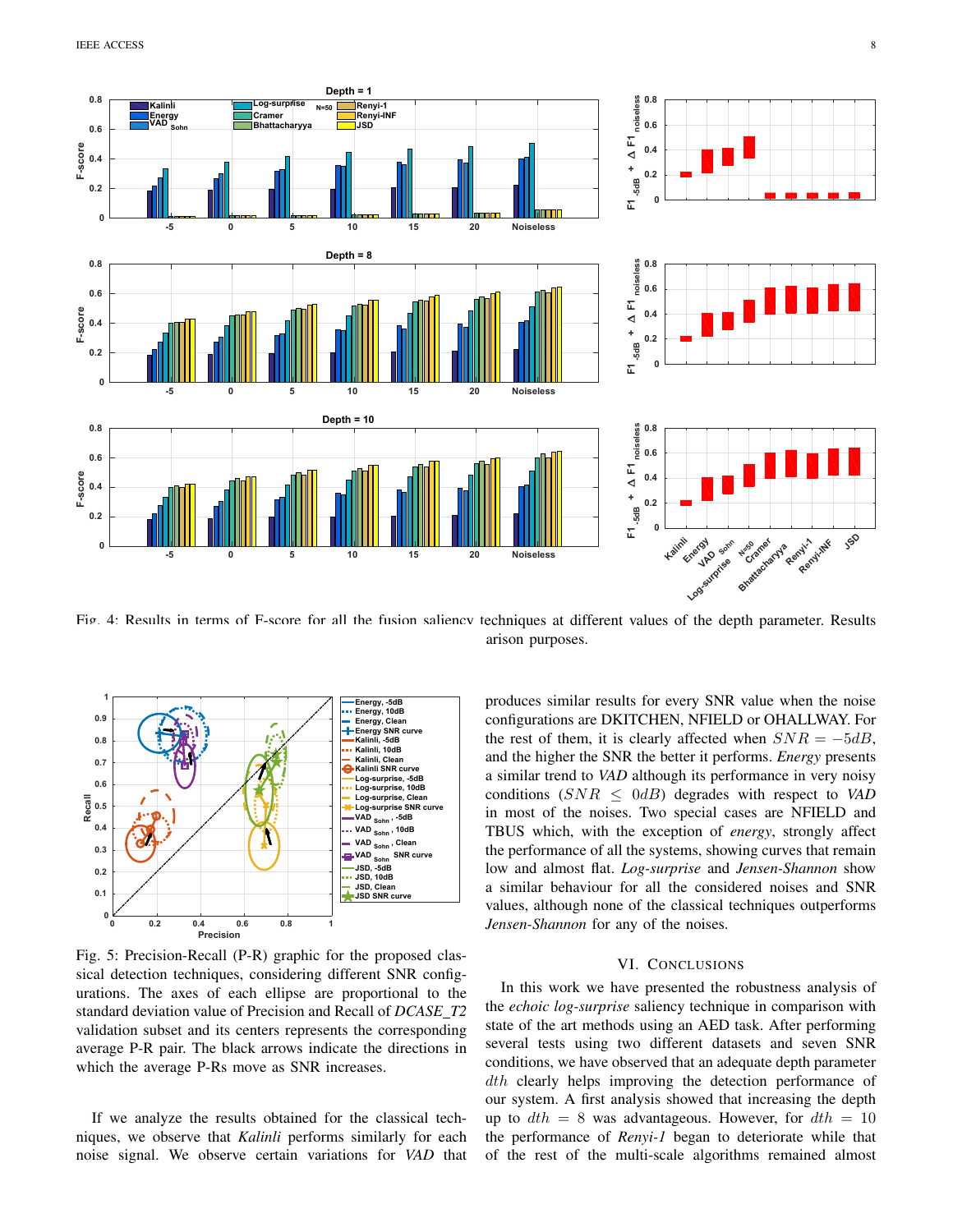<span id="page-9-2"></span>

Fig. 6: Results in terms of F-score as a function of SNR for all the classical saliency detection techniques considering several noise signals, which are compared against Jensen-Shannon *Echoic log-surprise*.

unchanged. We set the initial memory value  $N_1 = 2$  since, for the maximum  $dth$  we considered, amounts as using a buffer memory of 20.48 seconds, a reasonable size if we establish a correspondence with ASM values [\[10\]](#page-10-7), [\[11\]](#page-10-8). However, we leave for future investigations, the empirical determination of this value.

Our second analysis allowed us to compare the performance of *echoic log-surprise* with some classical saliency detection techniques, considering averaged results for all the datasets and noise signals. We discovered that for small values of dth. the classical algorithms outperformed *echoic log-surprise*. In particular, for  $d\tau h = 1$ , the best F-score was obtained for *logsurprise*, which performed clearly better than *VAD* and *Kalinli* for all the SNR configurations. This result is particularly interesting, since *log-surprise* has a memory value of  $N = 50$ and it is equivalent to constrain the *echoic log-suprise* multiscale algorithm to a single scale with  $N_1 = 50$ . Note, however, that the single-scale configuration for *echoic log-surprise* that we show in our analyses corresponds to  $dth = 1$  and  $N = 2$ , a memory value that is clearly insufficient to model the salient nature of the acoustic events and clearly worse than the results we show for *log-surprise*. Increasing the value dth, however, makes the multi-scale approaches considerably better than the classical ones. For example, Jensen-Shannon with  $d\tau h = 10$ outperforms *log-surprise* for almost a 17%. The results for the second analysis also showed that Jensen-Shannon produced the best F-scores through all the ranges of SNR and noiseless configurations.

Finally, we made a detailed analysis of the performances for

each of the noises independently. Results showed that though some types of noise are more detrimental than others, *echoic log-surprise* produced the best results for all the considered SNR values showing a high degree of robustness as well.

Future work will focus on the integration of new statistical fusion techniques, which might lead to even better results. Also a more in depth study of different alternatives for the determination of the optimal memory values for each level may lead to improvements in the detection mechanism. Using our algorithms to solve other tasks such as on-set detection for Music Information Retrieval (MIR) or to aid the training of attentive mechanisms in Long-Short Term Memory architectures that even combine audio and visual cues as in [\[45\]](#page-10-42) have been also identified as promising research directions.

#### ACKNOWLEDGMENT

This work is partially supported by the Spanish Government-MinECo projects TEC2014-53390-P and TEC2017-84395-P.

#### **REFERENCES**

- <span id="page-9-0"></span>[1] R. Southwell, A. Baumann, C. Gal, N. Barascud, K. Friston, and M. Chait, "Is predictability salient? A study of attentional capture by auditory patterns," *Philosophical Transactions of the Royal Society B: Biological Sciences*, vol. 372(1714), p. 20160105, 2017. [Online]. Available:<http://dx.doi.org/10.1098/rstb.2016.0105>
- <span id="page-9-1"></span>[2] T. Petsas, J. Harrison, M. Kashino, S. Furukawa, and M. Chait, "The effect of distraction on change detection in crowded acoustic scenes," *Hearing Research*, vol. 341, pp. 179 – 189, 2016.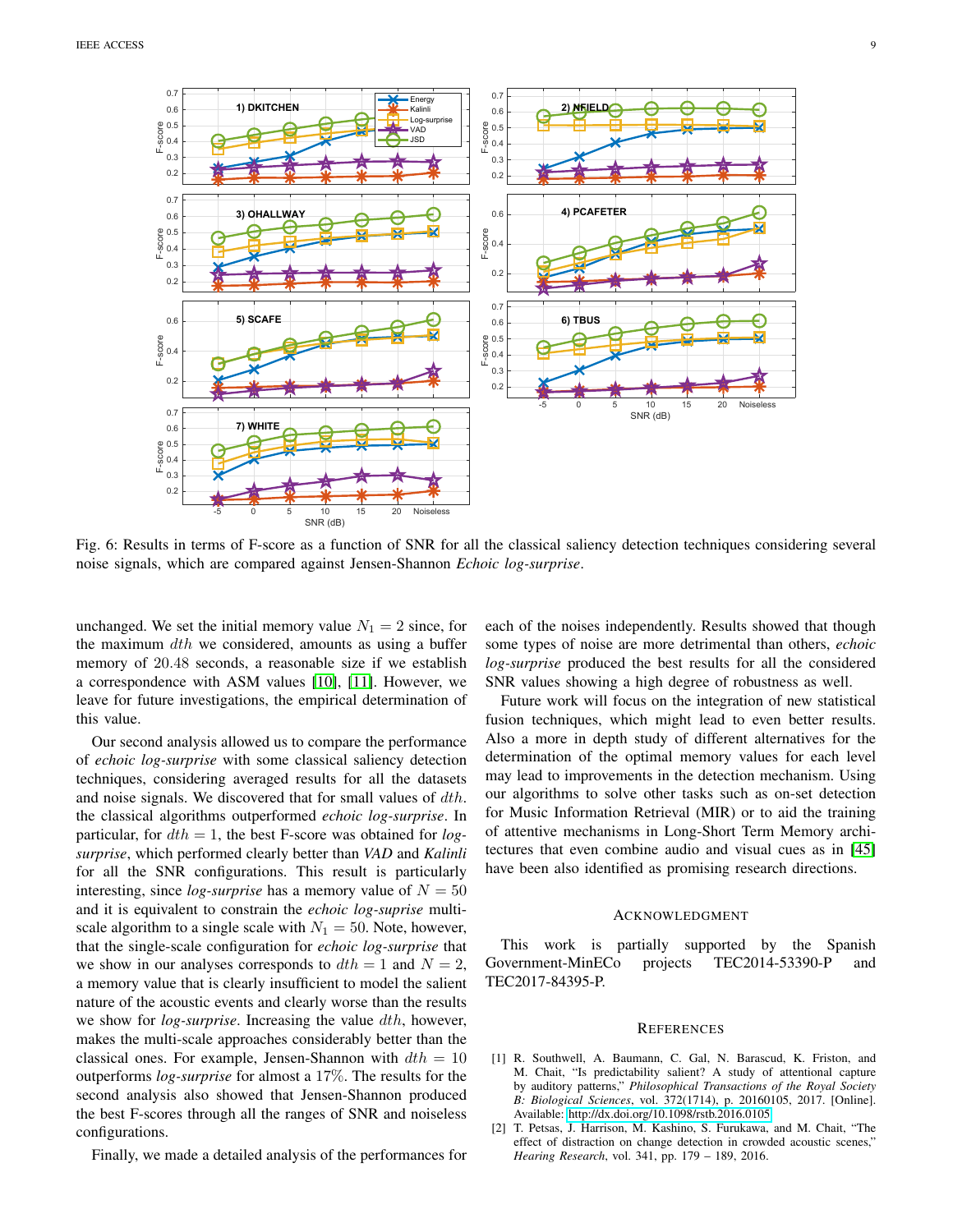- <span id="page-10-0"></span>[3] J. H. McDermott, D. Wrobleski, and A. J. Oxenham, "Recovering sound sources from embedded repetition," *Proceedings of the National Academy of Sciences*, vol. 108, no. 3, pp. 1188–1193, 2011. [Online]. Available:<http://www.pnas.org/content/108/3/1188.abstract>
- <span id="page-10-1"></span>[4] C. Kayser, C. I. Petkov, M. Lippert, and N. K. Logothetis, "Mechanisms for allocating auditory attention: An auditory saliency map," *Current Biology*, vol. 15, no. 21, pp. 1943–1947, 2005.
- <span id="page-10-2"></span>[5] O. Kalinli and S. Narayanan, "Prominence detection using auditory attention cues and task-dependent high level information," *IEEE Transactions on Audio, Speech, and Language Processing*, vol. 17, no. 5, pp. 1009–1024, July 2009.
- <span id="page-10-3"></span>[6] B. Schauerte and R. Stiefelhagen, ""Wow!" Bayesian surprise for salient acoustic event detection," in *IEEE International Conference on Acoustics, Speech and Signal Processing*, 2013.
- <span id="page-10-4"></span>[7] A. Rodríguez-Hidalgo, A. Gallardo-Antolín, and C. Peláez-Moreno, "Towards aural saliency detection with logarithmic Bayesian Surprise under different spectro-temporal representations," *Proceedings of Iberspeech 2016*, pp. 99–108, 2016.
- <span id="page-10-5"></span>[8] L. Itti, C. Koch, and E. Niebur, "A model of saliency-based visual attention for rapid scene analysis," *IEEE Transactions on Pattern Analysis and Machine Intelligence*, vol. 20, no. 11, pp. 1254–1259, Nov 1998.
- <span id="page-10-6"></span>[9] A. Rodríguez-Hidalgo, C. Peláez-Moreno, and A. Gallardo-Antolín, "Echoic log-surprise: A multi-scale scheme for acoustic saliency detection," *Expert Systems with Applications*, vol. 114, pp. 255 – 266, 2018.
- <span id="page-10-7"></span>[10] N. Cowan, "On short and long auditory stores," *Psychological Bulletin*, vol. 96(2), pp. 341–70, 1984.
- <span id="page-10-8"></span>[11] E. Schröger, "Mismatch negativity: A microphone into auditory memory," *Journal of Psychophysiology*, vol. 21, pp. 138–146, 2007.
- <span id="page-10-9"></span>[12] E. Glass, S. Sachse, and W. von Suchodoletz, "Development of auditory sensory memory from 2 to 6A years: an mmn study," *Journal of Neural Transmission*, vol. 115, no. 8, pp. 1221–1229, 2008.
- <span id="page-10-10"></span>[13] H. Gomes, E. Sussman, W. Ritter, D. Kurtzberg, N. Cowan, and H. J. Vaughan, "Electrophysiological evidence of developmental changes in the duration of auditory sensory memory," *Developmental Psychology*, vol. 35(1), pp. 294–302, 1999.
- <span id="page-10-11"></span>[14] C. Bottcher-Gandor and P. Ullsperger, "Mismatch negativity in eventrelated potentials to auditory stimuli as a function of varying interstimulus interval," *Psychophysiology*, vol. 29, no. 5, pp. 546–550, 1992.
- <span id="page-10-12"></span>[15] M. Sams, R. Hari, J. Rif, and J. Knuutila, "The human auditory sensory memory trace persists about 10 sec: Neuromagnetic evidence," *Journal of Cognitive Neuroscience*, vol. 5, no. 3, pp. 363–370, 1993.
- <span id="page-10-13"></span>[16] N. Grossheinrich, S. Kademann, J. Bruder, J. Bartling, and W. Von Suchodoletz, "Auditory sensory memory and language abilities in former late talkers: A mismatch negativity study," *Psychophysiology*, vol. 47, no. 5, pp. 822–830, 2010.
- <span id="page-10-14"></span>[17] S. Kullback and R. A. Leibler, "On information and sufficiency," *Ann. Math. Statist.*, vol. 22, no. 1, pp. 79–86, 03 1951.
- <span id="page-10-15"></span>[18] D. M. Endres and J. E. Schindelin, "A new metric for probability distributions," *IEEE Transactions on Information Theory*, vol. 49, no. 7, pp. 1858–1860, 2003.
- <span id="page-10-16"></span>[19] T. van Erven and P. Harremos, "Rényi Divergence and Kullback-Leibler Divergence," *IEEE Transactions on Information Theory*, vol. 60, no. 7, pp. 3797–3820, July 2014.
- <span id="page-10-17"></span>[20] G. J. Székely, "E-statistics: The energy of statistical samples," Bowling Green State University, Tech. Rep. 02-16, 2002.
- <span id="page-10-18"></span>[21] A. Bhattacharyya, "On a measure of divergence between two statistical populations defined by their probability distributions," *Bull. Calcutta Math. Soc.*, vol. 35, pp. 99–109, 1943.
- <span id="page-10-19"></span>[22] J. Li, L. Deng, Y. Gong, S. Member, R. Haeb-umbach, and S. Member, "An Overview of Noise-Robust Automatic Speech Recognition," vol. 22, no. 4, pp. 745–777, 2014.
- <span id="page-10-20"></span>[23] H. Hermansky and N. Morgan, "Rasta processing of speech," *IEEE Transactions on Speech and Audio Processing*, vol. 2, no. 4, pp. 578– 589, Oct 1994.
- <span id="page-10-21"></span>[24] C. Kim and R. M. Stern, "Feature extraction for robust speech recognition based on maximizing the sharpness of the power distribution and on power flooring," in *2010 IEEE International Conference on Acoustics, Speech and Signal Processing*, March 2010, pp. 4574–4577.
- <span id="page-10-22"></span>[25] S. Boll, "Suppression of acoustic noise in speech using spectral subtraction," *IEEE Transactions on Acoustics, Speech, and Signal Processing*, vol. 27, no. 2, pp. 113–120, Apr 1979.
- <span id="page-10-23"></span>[26] J. S. Lim and A. V. Oppenheim, "Enhancement and bandwidth compression of noisy speech," *Proceedings of the IEEE*, vol. 67, no. 12, pp. 1586–1604, Dec 1979.
- <span id="page-10-24"></span>[27] D. Yu and J. Li, "Recent progresses in deep learning based acoustic models," *IEEE/CAA Journal of Automatica Sinica*, vol. 4, no. 3, pp. 396–409, 2017.
- <span id="page-10-25"></span>[28] Y. Shinohara, "Adversarial multi-task learning of deep neural networks for robust speech recognition," in *Interspeech 2016*, 2016, pp. 2369–2372. [Online]. Available: [http://dx.doi.org/10.21437/Interspeech.](http://dx.doi.org/10.21437/Interspeech.2016-879) [2016-879](http://dx.doi.org/10.21437/Interspeech.2016-879)
- <span id="page-10-26"></span>[29] D. Serdyuk, K. Audhkhasi, P. Brakel, B. Ramabhadran, S. Thomas, and Y. Bengio, "Invariant representations for noisy speech recognition," 2016. [Online]. Available:<http://arxiv.org/abs/1612.01928>
- <span id="page-10-27"></span>[30] J. Thiemann, N. Ito, and E. Vincent, "DEMAND: a collection of multichannel recordings of acoustic noise in diverse environments," 2013.
- <span id="page-10-28"></span>[31] J. Sohn, N. S. Kim, and W. Sung, "A statistical model-based voice activity detection," *IEEE Signal Processing Letters*, vol. 6, no. 1, pp. 1–3, Jan 1999.
- <span id="page-10-29"></span>[32] A. Mesaros, T. Heittola, T. Virtanen, E. Benetos, P. Foster, M. Lagrange, G. Lafay, and M. D. Plumbley, "IEEE AASP challenge: Detection and classification of acoustic scenes and events 2016," [http://www.cs.tut.fi/](http://www.cs.tut.fi/sgn/arg/dcase2016/) [sgn/arg/dcase2016/,](http://www.cs.tut.fi/sgn/arg/dcase2016/) 2016.
- <span id="page-10-30"></span>[33] A. Temko, R. Malkin, C. Zieger, D. Macho, C. Nadeu, and M. Omologo, "CLEAR Evaluation of Acoustic Event Detection and Classification Systems," *LNCS 4122*, pp. 311–322, 2007.
- <span id="page-10-31"></span>[34] M. Grootel, T. Andringa, and J. Krijnders, "DARES-G1: Database of Annotated Real-world Everyday Sounds," in *Proceedings of the NAG/DAGA Meeting 2009*, Rotterdam, 2009.
- <span id="page-10-32"></span>[35] X. Huang, A. Acero, and H.-W. Hon, *Spoken Language Processing: A Guide to Theory, Algorithm, and System Development*, 1st ed. Upper Saddle River, NJ, USA: Prentice Hall PTR, 2001.
- <span id="page-10-33"></span>[36] H. Fletcher and W. A. Munson, "Loudness, its definition, measurement and calculation," *The Bell System Technical Journal*, vol. 12, no. 4, pp. 377–430, 1933.
- <span id="page-10-34"></span>[37] T. Virtanen, A. Mesaros, T. Heittola, M. Plumbley, P. Foster, E. Benetos, and M. Lagrange, *Proceedings of the Detection and Classification of Acoustic Scenes and Events 2016 Workshop (DCASE2016)*. Tampere University of Technology. Department of Signal Processing, 2016.
- <span id="page-10-35"></span>[38] A. Varga and H. J. Steeneken, "Assessment for automatic speech recognition: II. NOISEX-92: A database and an experiment to study the effect of additive noise on speech recognition systems," *Speech Communication*, vol. 12, no. 3, pp. 247 – 251, 1993.
- <span id="page-10-36"></span>[39] E. Vincent, S. Watanabe, A. A. Nugraha, J. Barker, and R. Marxer, "An analysis of environment, microphone and data simulation mismatches in robust speech recognition," *Computer Speech & Language*, vol. 46, pp. 535 – 557, 2017.
- <span id="page-10-37"></span>[40] D. Pearce, H.-G. Hirsch, and E. E. D. Gmbh, "The aurora experimental framework for the performance evaluation of speech recognition systems under noisy conditions," in *in ISCA ITRW ASR2000*, 2000, pp. 29–32.
- <span id="page-10-38"></span>[41] M. Brookes, "VOICEBOX: Speech processing toolbox for MATLAB," [http://www.ee.ic.ac.uk/hp/staff/dmb/voicebox/voicebox.html,](http://www.ee.ic.ac.uk/hp/staff/dmb/voicebox/voicebox.html) 1997.
- <span id="page-10-39"></span>[42] ITU-T, "Objective measurement of active speech level," International Telecommunication Union, Tech. Rep. p.56 (12/11), 1994.
- <span id="page-10-40"></span>[43] A. Mesaros, T. Heittola, and T. Virtanen, "Metrics for polyphonic sound event detection," *Applied Sciences*, vol. 6, no. 6, p. 162, 2016.
- <span id="page-10-41"></span>[44] E. Macaluso, "MT\_TOOLS : Computation of saliency and featureecific maps," [http://www.brainreality.eu/mt](http://www.brainreality.eu/mt_tools/)\_tools/, 2010.
- <span id="page-10-42"></span>[45] H. Zhang, X. Cao, and R. Wang, "Audio visual attribute discovery for fine-grained object recognition," in *Thirty-Second AAAI Conference on Artificial Intelligence*, 2018, pp. 7542–7549.